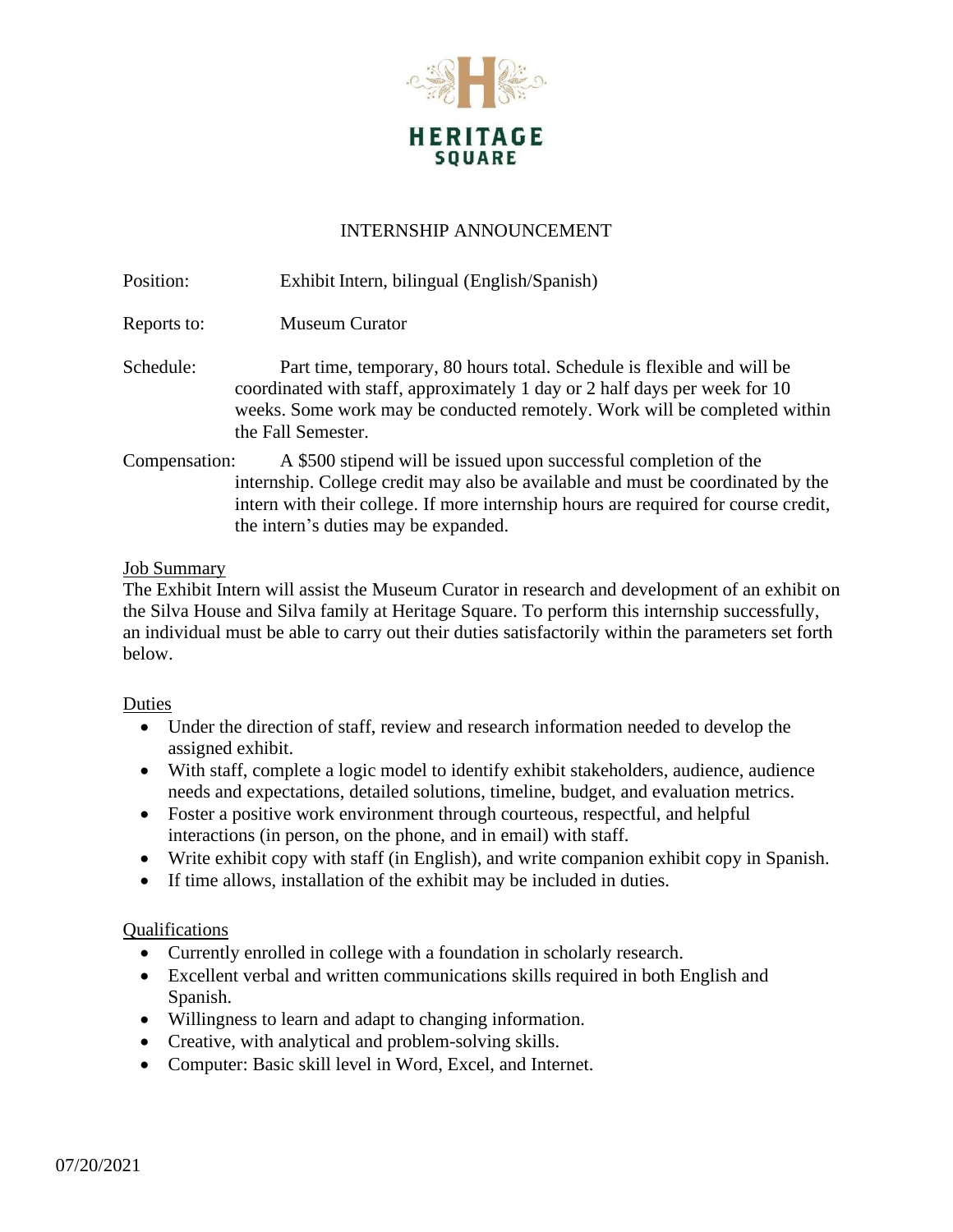Physical Demands

- Ability to read, type, and use a computer.
- Specific vision abilities required include close vision, color vision, and depth perception.

# Work Environment

The noise level in the work environment is quiet and performed indoors in a climatecontrolled environment.

**To apply, email a letter of interest, resume, and two academic references to [curation@heritagesquarephx.org](mailto:curation@heritagesquarephx.org) by August 30, 2021.**